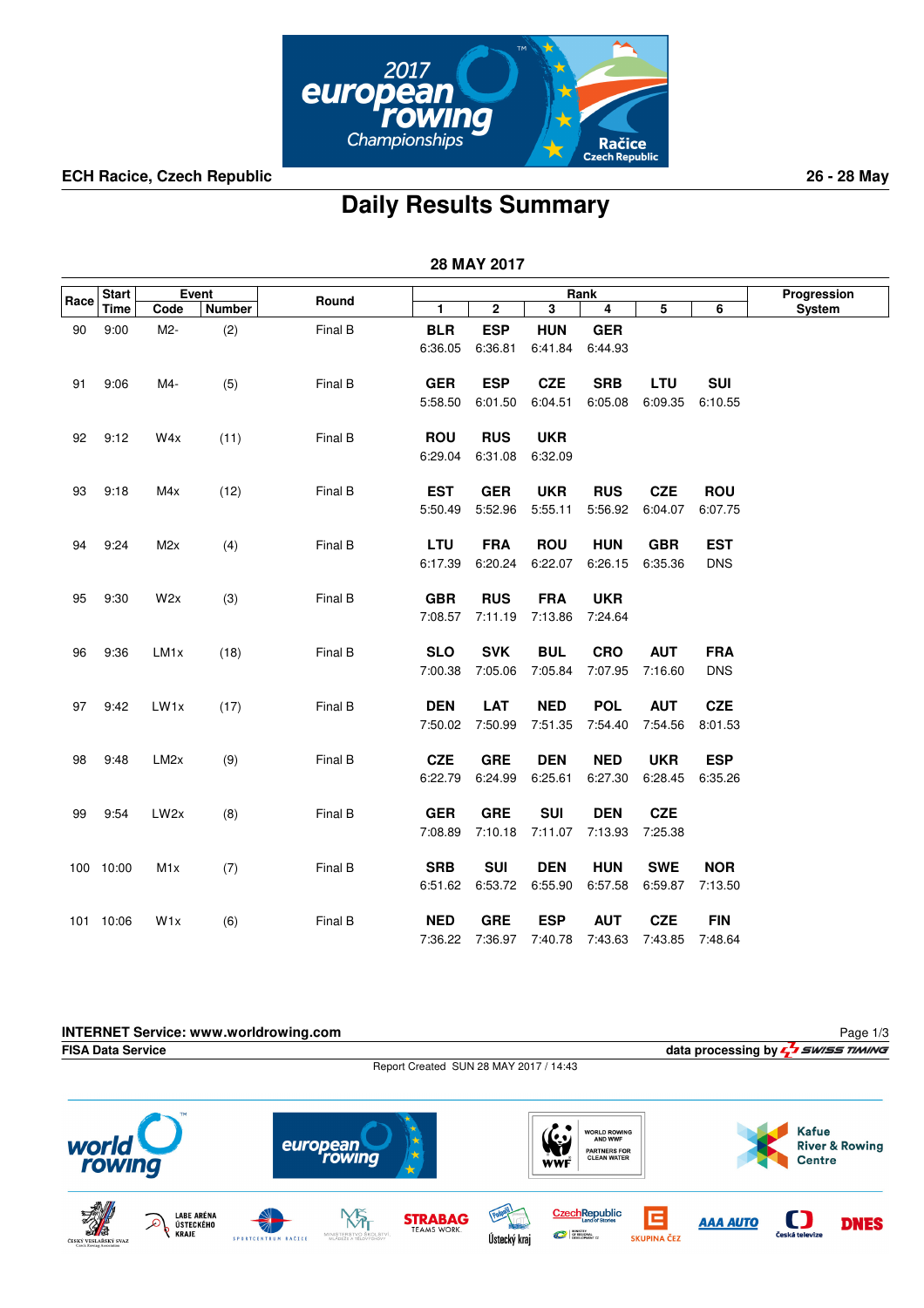

**ECH Racice, Czech Republic 26 - 28 May**

## **Daily Results Summary**

 **28 MAY 2017**

|      | Event<br><b>Start</b> |                  |               |         |            |             | Progression |            |            |            |        |
|------|-----------------------|------------------|---------------|---------|------------|-------------|-------------|------------|------------|------------|--------|
| Race | <b>Time</b>           | Code             | <b>Number</b> | Round   | 1          | $\mathbf 2$ | 3           | Rank<br>4  | 5          | 6          | System |
|      | 102 10:12             | $M8+$            | (14)          | Final B | <b>UKR</b> | <b>ITA</b>  | <b>BLR</b>  |            |            |            |        |
|      |                       |                  |               |         | 5:34.02    | 5:36.67     | 5:37.13     |            |            |            |        |
|      |                       |                  |               |         |            |             |             |            |            |            |        |
|      | 103 10:33             | LM2-             | (19)          | Final A | <b>IRL</b> | <b>RUS</b>  | <b>ITA</b>  | <b>GBR</b> | <b>FRA</b> | <b>TUR</b> |        |
|      |                       |                  |               |         | 6:32.34    | 6:34.74     | 6:34.89     | 6:39.75    | 6:44.36    | 6:46.52    |        |
|      |                       |                  |               |         |            |             |             |            |            |            |        |
|      | 104 10:46             | LW <sub>1x</sub> | (17)          | Final A | <b>SWE</b> | <b>IRL</b>  | <b>SUI</b>  | <b>RUS</b> | <b>ITA</b> | <b>GER</b> |        |
|      |                       |                  |               |         | 7:36.24    | 7:38.00     | 7:39.94     | 7:41.55    | 7:46.00    | 7:46.23    |        |
|      | 105 11:01             | LM <sub>1x</sub> | (18)          | Final A | <b>SUI</b> | <b>HUN</b>  | <b>BEL</b>  | <b>NOR</b> | <b>POL</b> | <b>ITA</b> |        |
|      |                       |                  |               |         | 6:51.72    | 6:51.85     | 6:51.91     | 6:52.53    | 6:57.04    | 7:04.24    |        |
|      |                       |                  |               |         |            |             |             |            |            |            |        |
|      | 106 11:16             | W2-              | (1)           | Final A | <b>ROU</b> | <b>DEN</b>  | <b>GBR</b>  | <b>ITA</b> | <b>FRA</b> | <b>ESP</b> |        |
|      |                       |                  |               |         | 7:00.53    | 7:04.36     | 7:06.65     | 7:17.33    | 7:21.25    | 7:24.01    |        |
|      |                       |                  |               |         |            |             |             |            |            |            |        |
|      | 107 11:31             | M2-              | (2)           | Final A | <b>ITA</b> | <b>FRA</b>  | <b>SRB</b>  | <b>CZE</b> | <b>GBR</b> | <b>NED</b> |        |
|      |                       |                  |               |         | 6:22.58    | 6:25.96     | 6:27.68     | 6:29.21    | 6:30.46    | 6:30.57    |        |
|      | 108 11:46             | LM <sub>2x</sub> | (9)           | Final A | <b>FRA</b> | <b>IRL</b>  | <b>ITA</b>  | <b>POL</b> | <b>GER</b> | <b>GBR</b> |        |
|      |                       |                  |               |         | 6:17.67    | 6:20.06     | 6:20.36     | 6:20.52    | 6:26.23    | 6:31.11    |        |
|      |                       |                  |               |         |            |             |             |            |            |            |        |
|      | 109 12:01             | LW <sub>2x</sub> | (8)           | Final A | <b>POL</b> | <b>NED</b>  | <b>GBR</b>  | <b>ROU</b> | <b>FRA</b> | <b>ITA</b> |        |
|      |                       |                  |               |         | 6:58.55    | 7:02.56     | 7:03.02     | 7:04.27    | 7:05.43    | 7:07.30    |        |
|      |                       |                  |               |         |            |             |             |            |            |            |        |
|      | 110 12:16             | M4-              | (5)           | Final A | <b>ITA</b> | <b>ROU</b>  | <b>RUS</b>  | <b>FRA</b> | <b>GBR</b> | <b>NED</b> |        |
|      |                       |                  |               |         | 5:54.52    | 5:56.07     | 5:56.86     | 5:59.13    | 5:59.97    | 6.06.19    |        |
|      | 111 12:31             | W4x              | (11)          | Final A | <b>GER</b> | <b>NED</b>  | <b>GBR</b>  | <b>POL</b> | <b>FRA</b> | <b>BLR</b> |        |
|      |                       |                  |               |         | 6:24.08    | 6:25.63     | 6:26.54     | 6:30.26    | 6:31.92    | 6:33.56    |        |
|      |                       |                  |               |         |            |             |             |            |            |            |        |
|      | 112 12:46             | M4x              | (12)          | Final A | LTU        | <b>POL</b>  | <b>ITA</b>  | <b>GBR</b> | <b>NOR</b> | <b>NED</b> |        |
|      |                       |                  |               |         | 5:44.65    | 5:48.02     | 5:49.13     | 5:49.38    | 5:49.41    | 5:53.19    |        |
|      |                       |                  |               |         |            |             |             |            |            |            |        |
|      | 113 13:03             | LM4-             | (10)          | Final A | <b>RUS</b> | <b>ITA</b>  | <b>CZE</b>  | <b>TUR</b> | <b>HUN</b> |            |        |
|      |                       |                  |               |         | 6:08.09    | 6:08.23     | 6:14.74     | 6:22.91    | 6:24.96    |            |        |